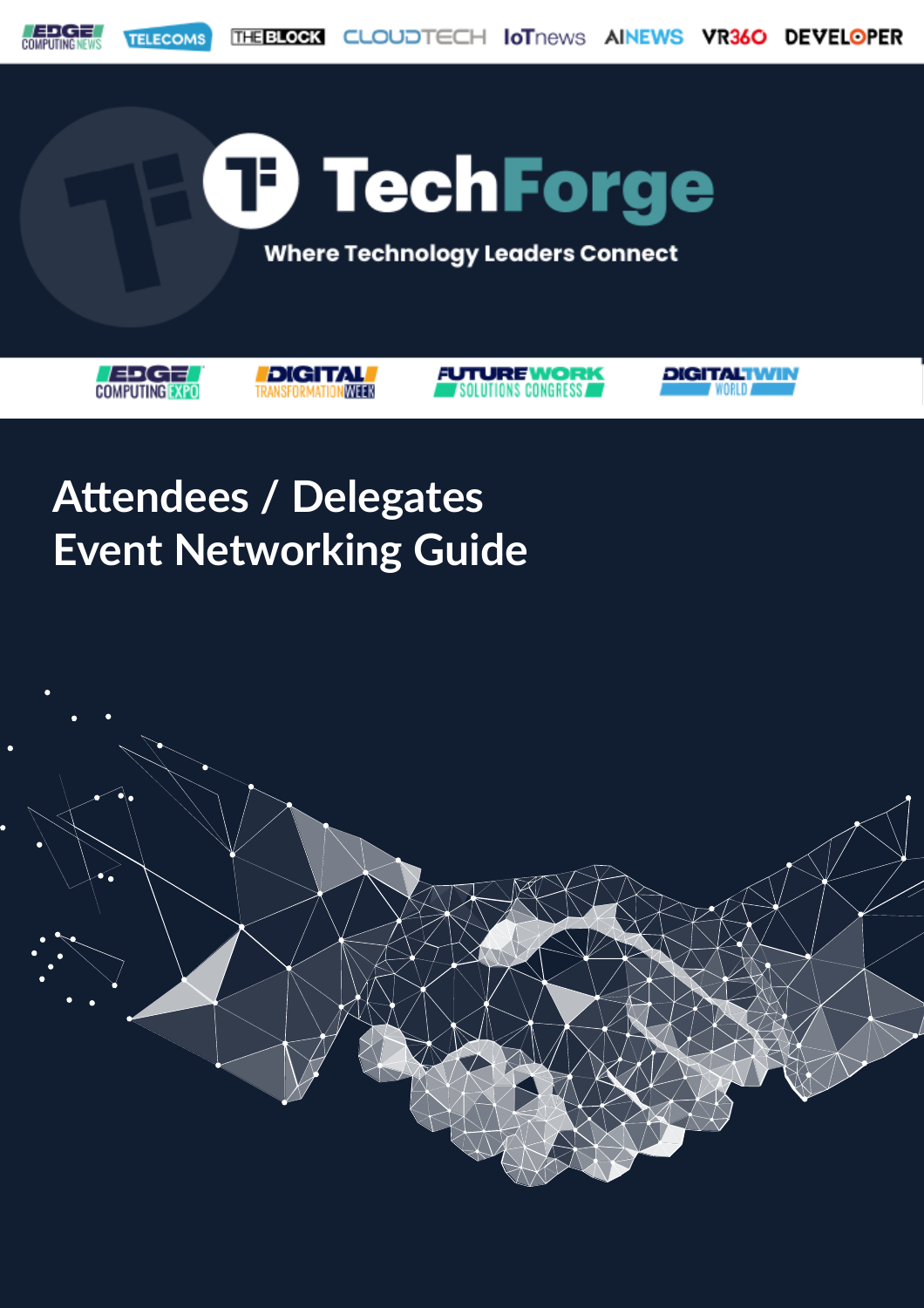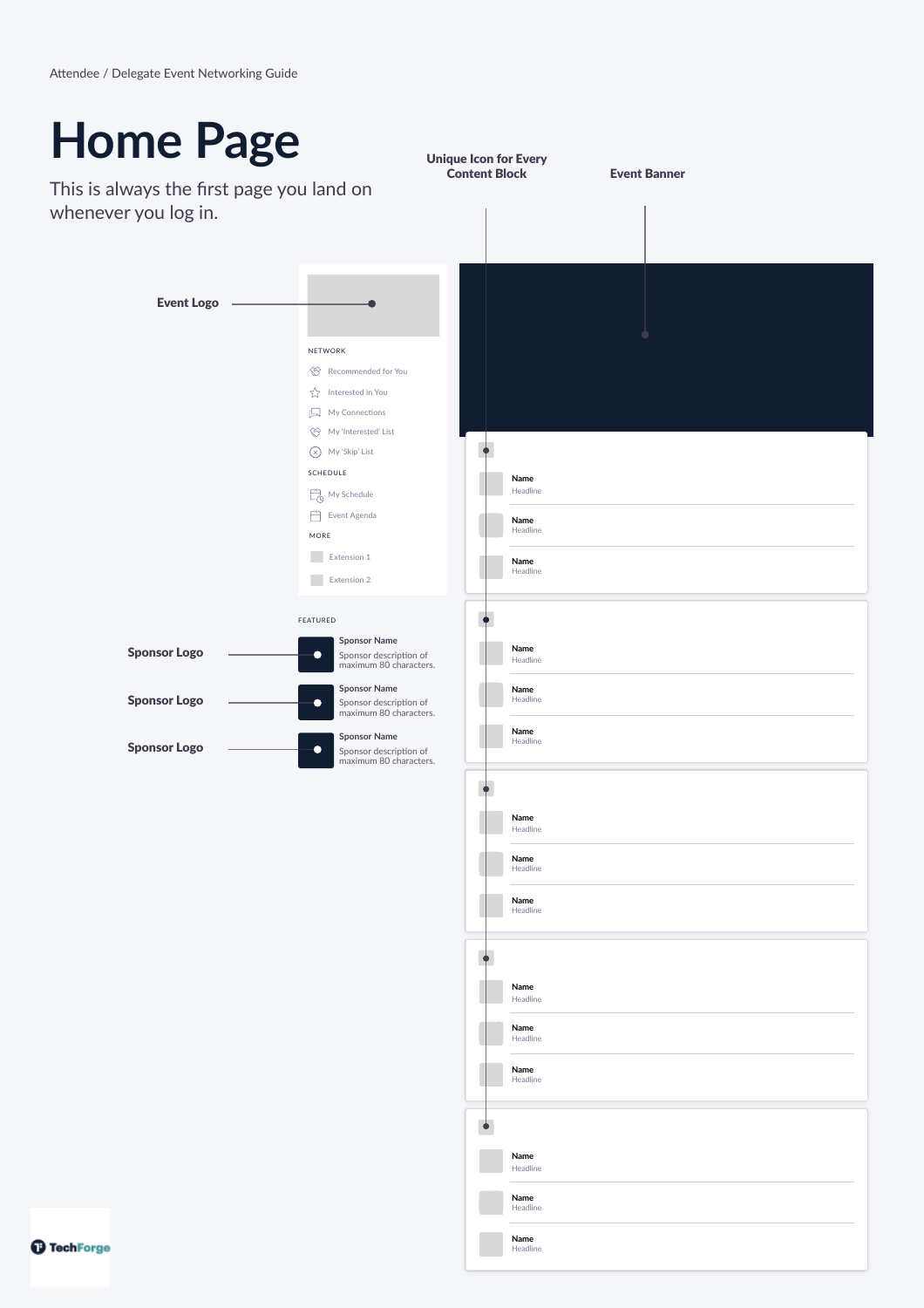# **Accessing your Account**

All you need to access your account is for your email address to be registered with the event, besides that, just follow the steps below.

| <b>Enter your Email</b>                                                                                                           | Enter the email address you provided when you                                                                                                                       |
|-----------------------------------------------------------------------------------------------------------------------------------|---------------------------------------------------------------------------------------------------------------------------------------------------------------------|
| This needs to be the email that you registered with for the                                                                       | registered for the event                                                                                                                                            |
| Event. If your email is not registered, contact the organiser or                                                                  | E-mail                                                                                                                                                              |
| support@grip.events                                                                                                               | Continue                                                                                                                                                            |
| <br>Enter the Badge ID you received in your welcome<br>email when you registered for the event.<br><b>Badge / Registration ID</b> | Enter your Badge / Registration ID<br>As part of registring for the Event you'll have received a unique<br>Registration or Badge ID enter it to claim your account. |
| <b>Claim Account</b>                                                                                                              | Requesting a Reminder will send you an email with your ID                                                                                                           |
| Request a reminder                                                                                                                | (check your spam folder)!                                                                                                                                           |
|                                                                                                                                   |                                                                                                                                                                     |

### **Create a Password**

You'll use this password moving forward to access your account on Grip. You can always reset it in case you forget it.



Please create a password for your account and use this password the next time you log in.

 $\sum$ 

Password

**Login**